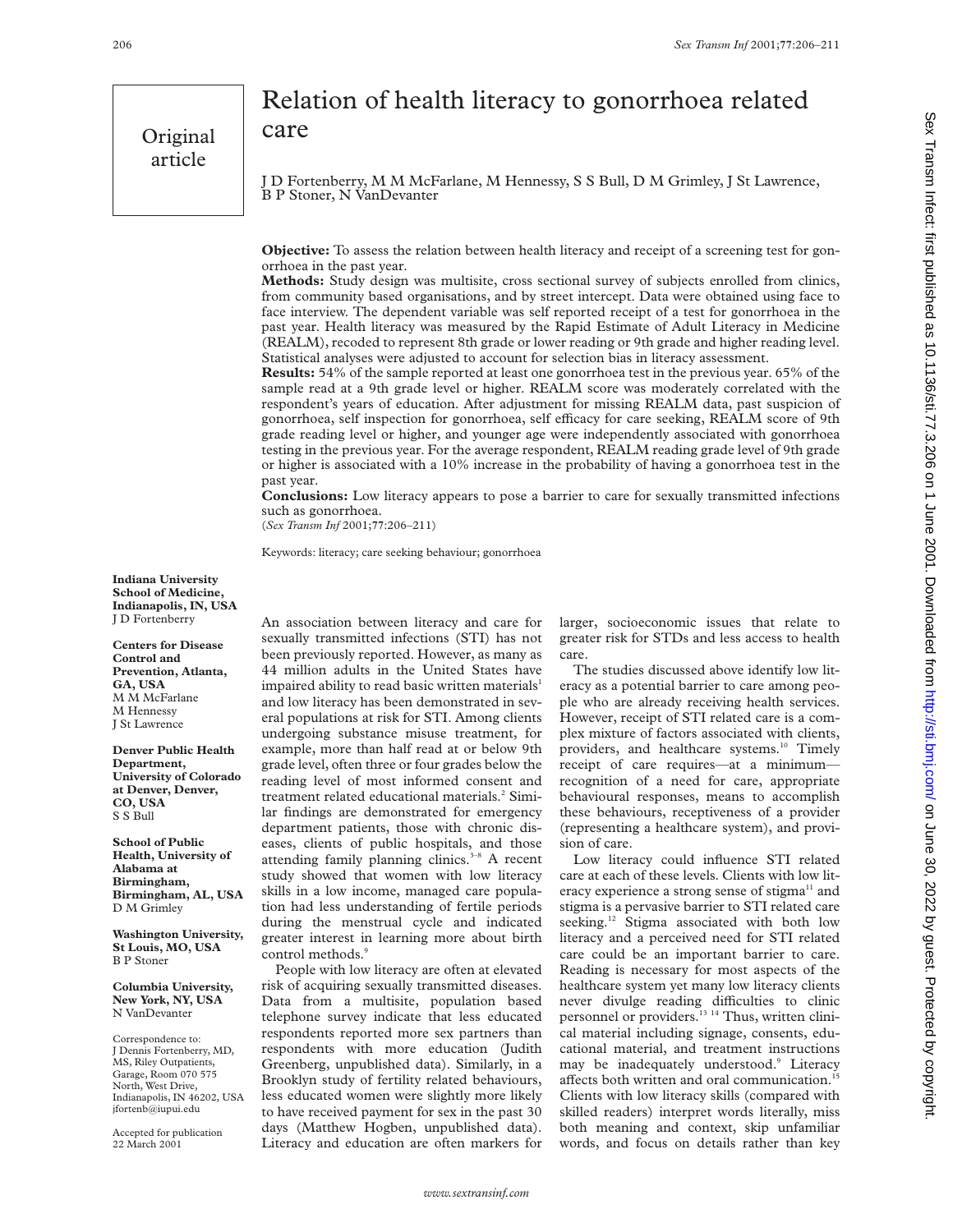points.<sup>16</sup> Difficulty with providers' vocabulary, language structure, and logic are all increased for clients with low literacy skills.<sup>14 15</sup>

This earlier research suggests that low health literacy may be a causative barrier to appropriate STI related care. However, we were unable to identify research directly examining the relation between literacy and STI related care. The purpose of this paper, therefore, is to assess the relation between health literacy and receipt of a specific type of STI related care that is, a screening test for gonorrhoea in the past year. Gonorrhoea testing is an appropriate clinical behaviour to assess since routine screening is not recommended for the general adult population.<sup>17</sup> Testing is therefore restricted to those at risk because of their behaviour or symptoms. This type of selective testing—potentially influenced both by decisions to seek care as well as by clinical communication—is expected to be most affected by low literacy.

## **Methods**

#### RESPONDENTS

Data were collected as part of the Gonorrhea Community Action Project (GCAP). GCAP is a multisite research programme designed to evaluate STI related care from the multiple perspectives of clients, providers, and healthcare systems. Participating sites included Prince George's County (MD), Denver (CO), Los Angeles (CA), Indianapolis (IN), St Louis (MO), Central Harlem (NY), and Birmingham  $(AL)$ .

Respondents were recruited from clients of clinics, from community based organisations, and by street intercept in each of the seven locations. Clinic sites focused on primary care settings but also included clinics for sexually transmitted diseases. Each research site was asked to interview an equal number of subjects from each source. The intent was to enrol a sample that represented a broad range of experiences with gonorrhoea related care but not necessarily representative of the population of at-risk people. Because of some local community and investigator concerns, only four of the seven sites (CO, IN, NY, AL) collected evaluable health literacy data. All information was collected by face to face interview requiring 20–40 minutes to complete. Interviewer training was conducted during a 2 day meeting in Atlanta (to train on-site trainers) and by twice monthly conference calls among individual interviewers. No effort was made to match interviewers and respondents on sex, race/ethnicity, age, or sexual preference. The study protocol was approved by the institutional review boards of each participating site as well as that of the Centers for Disease Control and Prevention.

## MEASURES

The dependent variable was whether the subject was tested for gonorrhoea in the past 12 months. Respondents were asked "In the past 12 months, how often have you been to a doctor, hospital or clinic to get tested for gonorrhoea?" Response options were "Never,"

"Once," "Twice," "Three times," and "More than three times." Responses were recoded to represent "no gonorrhoea testing in the previous year" or "any gonorrhoea test in the previous year."

Health literacy was measured by the Rapid Estimate of Adult Literacy in Medicine (REALM). REALM is a 66 item literacy screening instrument based on word pronunciation. REALM requires about 3 minutes to administer and has excellent reliability and validity.<sup>18</sup> Subjects are presented with three columns of words that may be used in medical encounters: for example, "fat," "abnormal," and "gonorrhoea." Initial words are one syllable; final words are three to six syllables. One point is given for each correctly pronounced word, with zero points for skipped or mispronounced words. The raw REALM score is the sum of correctly pronounced words. REALM scores of 0–18 represent a reading level of 3rd grade or less; scores of 19–44 represent 4th–6th grade reading level; scores of 45–60 represent 7th–8th grade reading level; and scores greater than 60 represent 9th grade reading level or above. For the current analyses, REALM scores were recoded to 8th grade (or less) reading level versus 9th grade (or above) reading level to reflect reading levels commonly used for clinical printed material.

In addition to the measure of health literacy, demographic, and attitudinal/behavioural variables that may also influence the likelihood of being tested for gonorrhoea were included. Demographic variables included sex (male/ female), age (in years), recruitment location (CO, IN, NY, AL), recruitment site (community/clinic), usual source of payment for health care, and years of education. Source of payment was coded as "insurance or third party payer for medical services," "free services," "self pay for medical services," and "don't know." Years of education was measured as the current grade for subjects still in school or highest completed grade for those out of school.

Attitudinal/behavioural variables included whether the subject ever suspected a gonorrhoea infection and ever physically checked for evidence of gonorrhoea. Both conditions were coded with dichotomous indicators (11 respondents indicated "don't know" to the question about past suspicion of gonorrhoea and these responses were reclassified to "no"). Self reported health status was assessed by a single item: "Overall, how would you rate your health?" Response choices were excellent, good, fair, or poor, but in the analysis excellent/good are compared to fair/poor. Self efficacy for care seeking was assessed by asking the respondent to describe (on a 7 point semantic differential scale from "Very unsure" to "Very sure") their ability "to go for a check up every 6 months even if it was difficult." We consider this as a general measure of self efficacy for healthcare seeking. Finally, we gathered information on perceived risk of acquiring gonorrhoea by asking, "In the next 12 months, what are your chances of getting gonorrhoea?" Responses were on a 5 point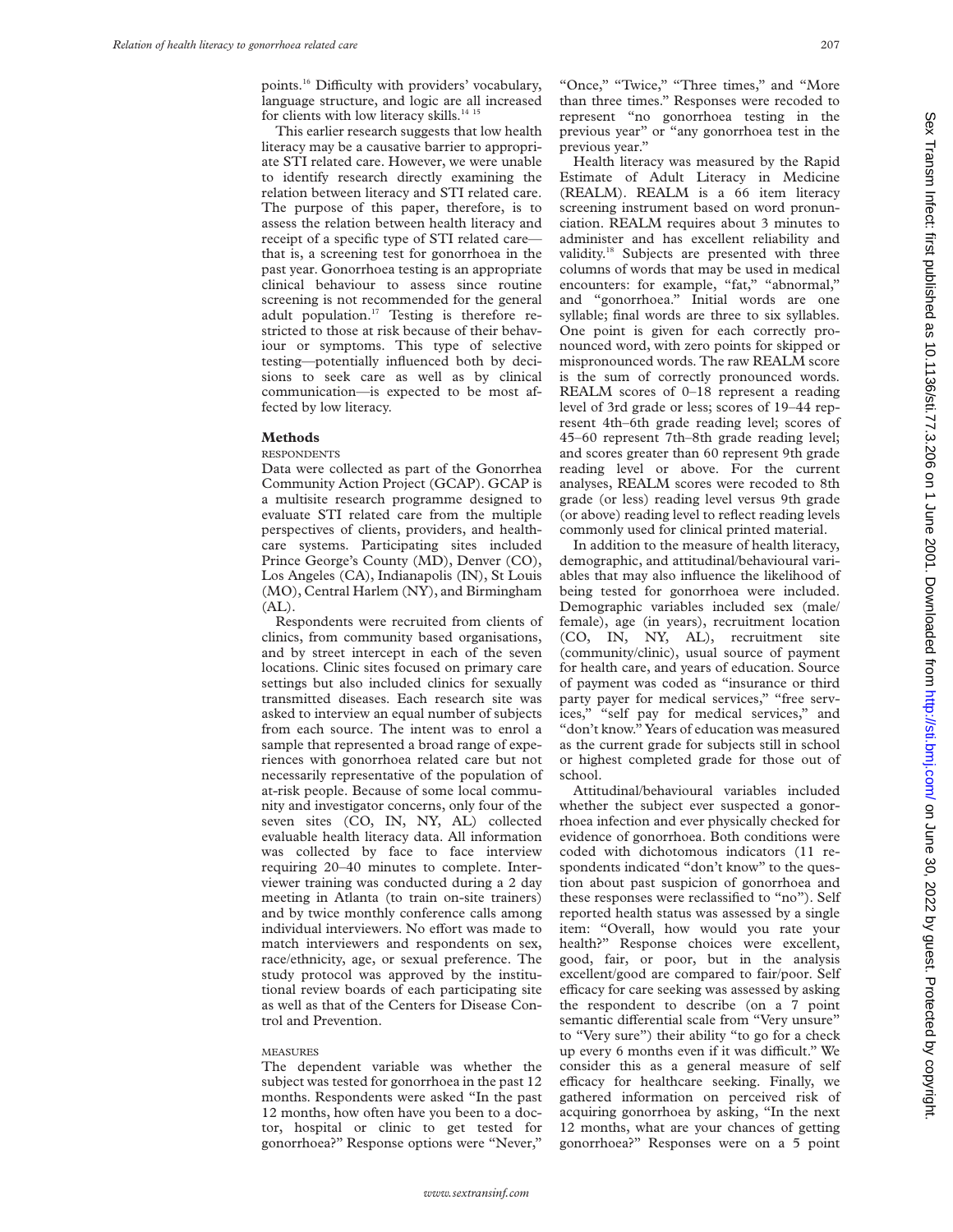semantic differential scale from "No chance at all" to "Definitely will get gonorrhoea."

#### DATA ANALYSES

All analyses were conducted using STATA (Stata Corporation, College Station, TX, USA). Preliminary analyses showed that REALM scores were missing for a significant proportion of respondents. This suggests there may be differences between respondents who did and did not complete the REALM. If these differences are systematically related to gonorrhoea related care, biased parameter estimates for the predictors of gonorrhoea related care (including literacy) will result even in the selected population who did complete the REALM.<sup>19 20</sup>

Our analytical approach to this potential selection bias used now standard procedures to assess selection bias and adjust parameter estimates.21–23 The selection bias adjustment is accomplished by splitting the analysis into two equations. The first equation identifies a specified set of variables to predict the likelihood of missing data (for example, REALM data present or absent). These predictor variables are those that may plausibly affect the presence or absence of REALM data. The second equation predicts gonorrhoea related care (for example, has the respondent been tested for gonorrhoea in the past year) on the basis of attitudinal and behavioural variables. When both equations are estimated simultaneously, parameters of the first equation are estimated for the entire sample. Parameters for the second are estimated just for the subsample of respondents who have REALM scores. This analysis is typically done using probit regression analysis, a type of regression analysis appropriate for dichotomous outcomes. Probit analyses assume a cumulative normal distribution of the underlying probability of data availability. Thus, probit regression coefficients are in the metric of Z scores. Like logistic regression coefficients, changes in Z scores are only monotonically related to changes in probabilities. To aid in the interpretation of the probit regression coefficients, we also present the changes in probability (for example, the marginal effect) in the outcome *for the average respondent* in all the regression results.<sup>22</sup>

The specification of each equation and the rationale for the inclusion of the predictor variables follows.

*Equation 1:* Is REALM data present or absent?

#### *Predictors*

(1) Sex. Included because of potential differential effects of sex related to the social desirability of completing surveys and cooperation with researchers.

(2) Years of education. Because one aspect of REALM literacy is related to verbal skills, more educated respondents may be more likely to complete this section of the instrument.

(3) Age. Older respondents may experience more stigma associated with low literacy and be more likely to reject literacy assessment.

(4) Site of survey administration. Because the survey content is more salient to respondents in a healthcare setting such as a sexually transmitted diseases clinic, such a setting should produce higher compliance rates with the REALM than for respondents in the community setting.

(5) Research site dummy variables. This is a general adjustment for variability in implementation in the survey across sites. No specific cross site differences are hypothesised.

*Equation 2:* Was there a test for gonorrhoea in the past year?

## *Predictors*

(1) Suspicion of gonorrhoea. Suspicion of infection is an important stimulus for care seeking and testing.

(2) Self inspection for infection. Self inspection for evidence of gonorrhoea is an aspect of health monitoring that may motivate care seeking and subsequent testing.

(3) Self efficacy for healthcare seeking. Because gonorrhoea screening is generally available only through healthcare facilities, greater self efficacy for healthcare seeking should be associated with obtaining a gonorrhoea screening test.

(4) Assessment of general health. People with poor/fair health perceive greater barriers to obtaining gonorrhoea related care than those with good/excellent health.

(5) Source of payment for health care. These will have differential effects depending on the financial burden to the respondent.

(6) REALM score. Based on the limited research of the effects of health literacy on health services utilisation, we expect that greater literacy (9th grade or above) is associated with increased likelihood of gonorrhoea testing.

(7) Age. This is included because age is correlated with frequency of sex and number of sex partners. We expect a negative relation between age and gonorrhoea testing.

(8) A clinic location of survey administration. Some of the respondents were clinic visitors because of potential gonorrhoea infection. Thus, respondents enrolled from clinics should be more likely to have a gonorrhoea screening test.

## **Results**

The initial sample consisted of 1035 subjects, ages 12–55 years of age. REALM scores were obtained from 809 (78%). Time demands, interviewer judgment, and respondent reluctance were primary reasons for failure to administer the REALM. Descriptive information on the variables used in the regression analysis are shown in table 1. Fifty four per cent of the sample reported at least one gonorrhoea test in the previous year, 28% suspected a gonorrhoea infection in the past, and half the respondents report checking themselves for gonorrhoea in the past.

Sixty five per cent of the sample read at a 9th grade level or higher. Distribution of REALM scores was negatively skewed: the average REALM score was 56.50 (SD 12.78) but the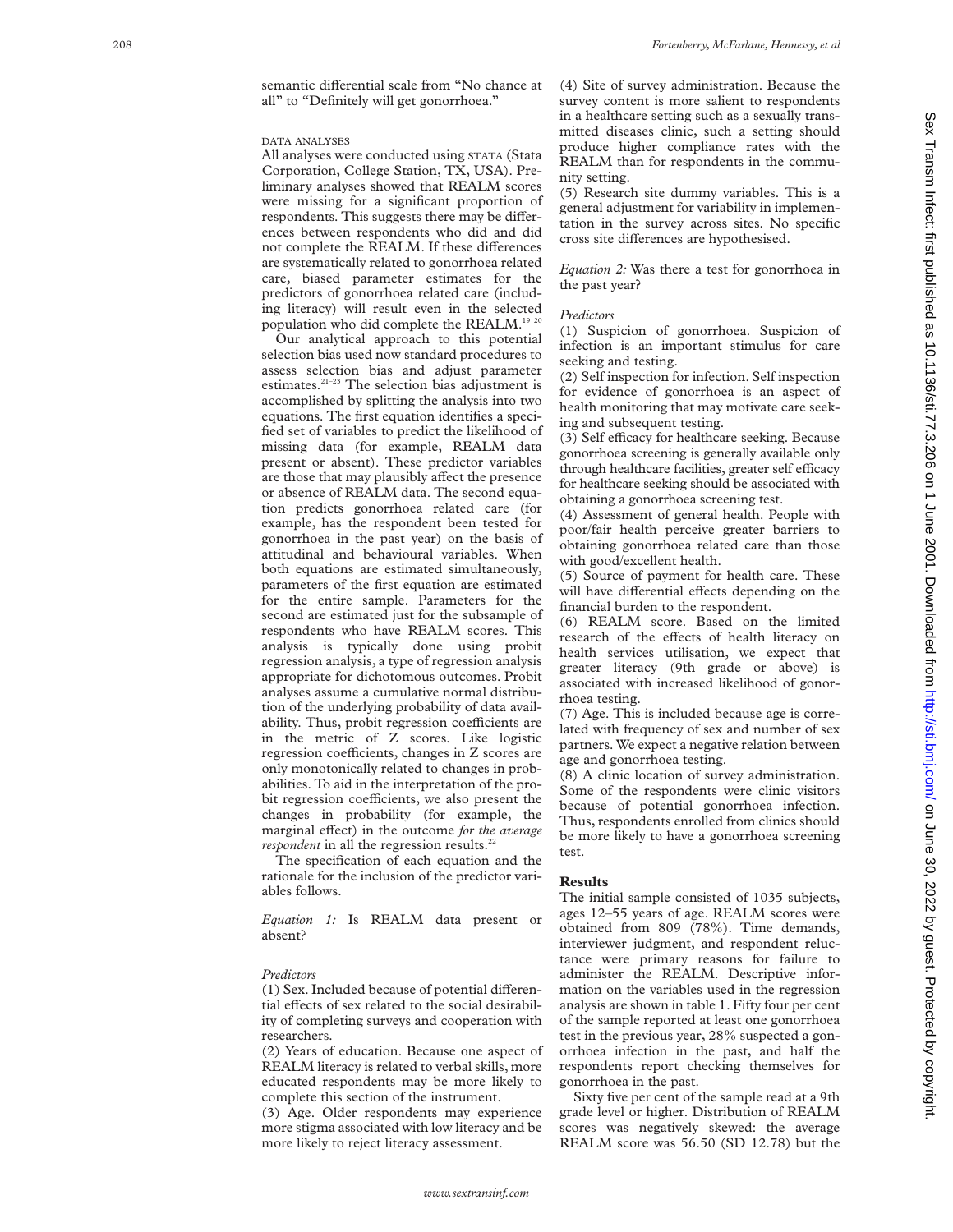*Table 1 Descriptive statistics*

| A: Predicting the absence or presence of REALM data (equation1)       |              |
|-----------------------------------------------------------------------|--------------|
| Variable*                                                             |              |
| REALM data available (% Yes)                                          | 78           |
| Female (%)                                                            | 59           |
| Years of education, mean (SD) <sup>+</sup>                            | 11.80(2.16)  |
| Age, mean (SD)                                                        | 26.36 (9.96) |
| Clinic recruitment site (%)                                           | 64           |
| Enrolment location (%)                                                |              |
| Denver                                                                | 24           |
| Indianapolis                                                          | 21           |
| New York                                                              | 31           |
| Alabama                                                               | 34           |
| B: Predictors of gonorrhoea testing in the previous year (equation 2) |              |
| Variable                                                              |              |
| Gonorrhoea test in past year (% Yes)                                  | 54           |
| Suspected gonorrhoea (% Yes)                                          | 28           |
| Self inspection for gonorrhoea (% Yes)                                | 50           |
| Self efficacy for healthcare seeking, mean (SD)                       | 5.64(1.69)   |
| Assessment of health (% good/excellent)                               | 74           |
| Source of payment for health care                                     |              |
| Insurance $(\% )$                                                     | 59           |
| Free                                                                  | 5            |
| Self pay                                                              | 27           |
| REALM, 9th grade or above (%)                                         | 65           |

\*n=1035,†n=930 because of missing data on years of education. All variables are dichotomies reflecting the characteristic except that self efficacy is a 1–7 Likert item, self rated health represents a "excellent" or "good" rating, and age and education are coded in years.

Clinic recruitment site (%) 64<br>Age (years) mean (SD) 65 (9.96)

median score was 62 (the observed values ranged from 0 to 66). In addition, REALM score was only moderately correlated with the respondent's years of education (*r* = 0.35, n=735). Thus, we conclude that REALM measures an aspect of literacy not completely captured by years of education.

Bivariate analyses showed that reading at a 9th grade or higher level (as measured by the REALM) increased the odds of a gonorrhoea screen in the past year by 1.37 (95% confidence interval = 1.02, 1.93). The Q correlation, a measure of association based on the odds ratio, was 0.16. Thus, greater health literacy is associated with gonorrhoea testing in the past year. However, these results do not

*Table 2 Relation of health literacy and gonorrhoea testing in previous year—selection bias adjustment results\**

Age (years) mean (SD)

| Variable                                                              | Estimate | SE    | $\boldsymbol{z}$ | Marginal<br>probability |  |
|-----------------------------------------------------------------------|----------|-------|------------------|-------------------------|--|
| $A:$ Dependent variable: REALM data present (no/yes; $n=909$ )        |          |       |                  |                         |  |
| Intercept                                                             | $-0.23$  | 0.45  | $-0.53$          |                         |  |
| Female                                                                | 0.28     | 0.12  | 2.36             | 0.031                   |  |
| Years of education                                                    | 0.08     | 0.03  | 2.61             | 0.009                   |  |
| Age                                                                   | $-0.01$  | 0.007 | $-1.94$          | $-0.001$                |  |
| Clinic respondent <sup>+</sup>                                        | 0.12     | 0.11  | 1.08             | 0.013                   |  |
| Denver‡                                                               | $-0.72$  | 0.15  | $-4.82$          | $-0.079$                |  |
| Indianapolis‡                                                         | 1.24     | 0.19  | 6.28             | 0.137                   |  |
| New York <sup>±</sup>                                                 | 1.76     | 0.24  | 7.35             | 0.195                   |  |
| B: Dependent variable: gonorrhea test in past year (no/yes; $n=722$ ) |          |       |                  |                         |  |
| Intercept                                                             | $-0.44$  | 0.30  | $-1.42$          |                         |  |
| Suspected infection                                                   | 0.26     | 0.11  | 2.29             | 0.100                   |  |
| Self check for STIs                                                   | 0.47     | 0.09  | 4.71             | 0.181                   |  |
| Self efficacy                                                         | 0.12     | 0.02  | 3.98             | 0.046                   |  |
| Self rated health                                                     | $-0.09$  | 0.11  | $-0.82$          | $-0.035$                |  |
| Insurance pays                                                        | $-0.07$  | 0.17  | $-0.42$          | $-0.027$                |  |
| Free health care                                                      | $-0.09$  | 0.27  | $-0.33$          | $-0.035$                |  |
| Self pay for care                                                     | $-0.18$  | 0.18  | $-0.94$          | $-0.069$                |  |
| $REALM > 9$ th grade**                                                | 0.26     | 0.10  | 2.63             | 0.100                   |  |
| Clinic recruitment site <sup>1</sup>                                  | 0.38     | 0.11  | 3.39             | 0.146                   |  |
| Age                                                                   | $-0.02$  | 0.005 | $-3.87$          | $-0.008$                |  |

\*See text and table 1 for variable definitions. The correlation (rho) between error terms of the two equations =−0.38 and the likelihood ratio test of rho=0 estimates a  $\chi^2$ (df=1) of 4.22, p = 0.04 rejecting the null hypothesis of no selection bias.

†Community respondent is the reference category; ‡Alabama is the reference category; §Poor/fair is the reference category; ¶"Don't know" is the reference category; \*\*8th grade or less is the reference category; ††Community recruitment site is the reference category.

control for potential selection bias (owing to missing REALM data) or for other factors associated with gonorrhoea testing. The probit regressions address these two issues.

The results of the probit regressions are shown in table 2. The total sample size for the probit regressions are 909 because of missing data on respondent education. Of these 909, 21% (n=187) are missing the REALM data. Thus, the first regression predicting the presence of REALM data is based on the initial 909 respondents. The second equation, predicting having a gonorrhoea test is based on the subset of these (n=722) who completed the REALM and have no missing data on other measures.

Results for equation 1 (table 2A) show that females were more likely than males to complete the REALM. As expected, respondent education and REALM completion were positively related. Age was also associated with REALM completion: older respondents were less likely to complete the REALM. Enrolment location (clinic versus the community sites) was not related to REALM completion. Finally, respondents in Denver were less likely to complete the REALM compared with the other sites. Thus, most a priori expectations about the effects of demographic variables on REALM completion were supported with the exception of enrollment location.

Results for equation 2 (table 2B) show that past suspicion of gonorrhoea, self inspection for gonorrhoea, self efficacy for care seeking, REALM score of 9th grade reading level or higher, enrolment from a clinic, and younger age were independently associated with gonorrhoea testing in the previous year. For the average respondent, REALM reading grade level of 9th grade or higher is associated with a 10% increase in the probability of having a gonorrhoea test in the past year, even after adjustment for selection effects and other predictors. Neither health status nor source of payment for health care was associated with gonorrhoea testing in the multivariable probit analysis.

Note that the correlation between the error terms of equations 1 and 2 is −0.39. The likelihood ratio test (which compares the goodness of fit with and without the correlation of error terms) shows that the correlation differs from zero  $(\chi^2 = 4.22, df=1, p=0.04)$ . Thus, the correction for selection bias is statistically necessary in this instance.

In order to assess whether low literacy respondents were likely to be at risk for gonorrhoea in their own estimation, we examined the relation between the REALM score and the question about perceived risk for acquiring gonorrhoea in the next 12 months. The REALM was significantly and negatively related to perceived risk for gonorrhoea  $(F =$ 9.12, p <0.0001)—that is, respondents with low literacy rated themselves more likely to acquire gonorrhoea in the next 12 months than respondents with higher literacy. Despite this perceived level of risk, it is clear that low literacy respondents seek health care less than respondents of higher literacy.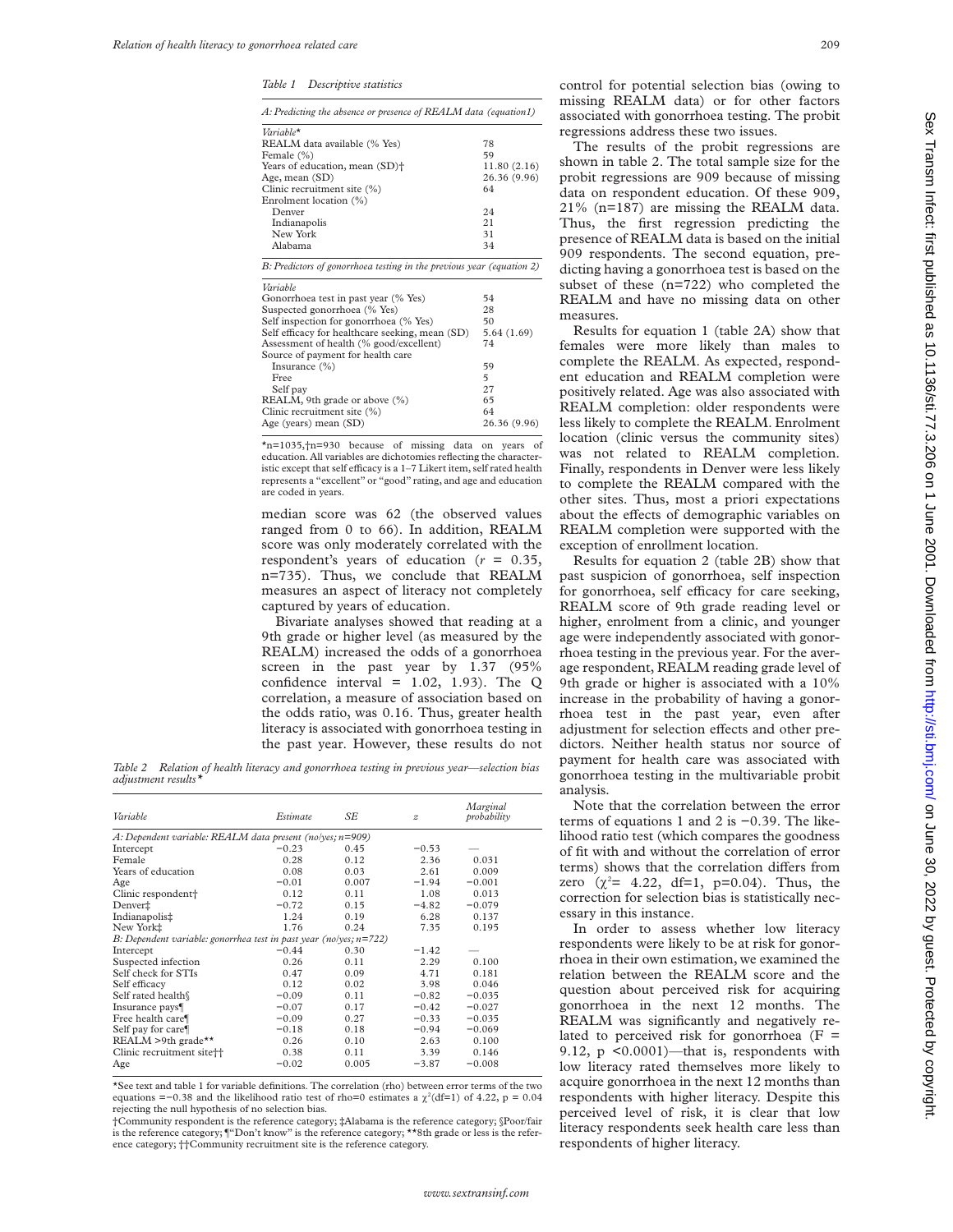We found that health literacy—represented by reading grade levels of 9th grade or higher was positively associated with self reports of gonorrhoea testing in the past year. This association remained significant after controlling for selection biases owing to missing data, demographic variables, and attitudinal/ behavioural variables such as health status, suspicion of gonorrhoea, and self inspection. There was no evidence that literacy is simply a surrogate measure for education level. Low literacy appears to pose a barrier to care for sexually transmitted infections such as gonorrhoea.

Further, we found that respondents with low literacy perceive themselves to be at higher risk for acquiring gonorrhoea than respondents with high literacy. Thus, by their own estimation, these respondents are at elevated risk for gonorrhoea, yet are less likely to seek STD related health care. This implies that persons of low literacy are encountering significant barriers to healthcare access. Further studies on the relation between literacy, risk behaviours, and access to health care is merited.

These data are consistent with other research demonstrating the importance of socialstructural antecedents of healthcare access for STI prevention.<sup>10</sup> Such research suggests that factors distal to individual risk and protective behaviours are important elements in many public health problems including STIs. Ultimately, comprehensive STI prevention programmes may require attention to issues such as impaired literacy. For example, STI prevention programmes could attempt to identify low literacy clients and provide support to improve reading skills. Such efforts would not directly impact STI related behaviour but could provide important tools for overcoming barriers to appropriate health care.

The mechanisms by which health literacy influences gonorrhoea related health care are not understood. Low literacy could serve as a barrier to appropriate care either by reducing the likelihood of seeking care, by inhibiting communication between providers and patients, or both. Qualitative studies of the healthcare experience of low literacy patients suggest that most clients do not divulge reading difficulties to care providers.<sup>14</sup> At the same time, these clients note significant difficulties in managing the entire healthcare visit, including clinic signage, written consent forms, and written instructions. Several studies note that the reading level of consent forms and written instructional material—even for clients at risk for STI—is substantially higher than the average reading level of the clientele.<sup>24-27</sup> The stigma of poor literacy is a recurrent barrier identified by clients and may be a particularly important barrier for clients at risk for STI.13

Our finding that low literacy skills are associated with decreased probability of gonorrhoea testing is important because literacy is a barrier that may be amenable to intervention.28–30 Clinical materials can be prepared using short words and sentences. Technical words and jargon can be eliminated or carefully explained. A limited number of

concepts should be presented with each communication.<sup>31</sup> Typographic emphases and simple graphics can highlight important points. Visual presentation by video or laser disc may improve comprehension.<sup>32</sup> Materials can be evaluated by readability indices such as the Simple Measure of Gobbledegook (SMOG) or the Flesch-Kinkaid formula.<sup>33</sup> Most importantly, clinicians and staff can be trained to recognise patients with low literacy skills and respond with appropriate sensitivity. Although some may argue that such recognition risks additional stigmatisation of low literacy patients, it is exactly within clinical settings that sensitive, informed interventions may be of greatest use.

The influence of such interventions for improved health outcomes has not been directly demonstrated. Tailored communications and educational material may improve patient knowledge and understanding.<sup>15</sup> The Stanford Nutrition Action Program (SNAP), for example, showed that educational materials tailored for participants with low literacy skills (defined as 8th grade reading level or lower) produced greater improvement in knowledge, attitudes and nutrition self efficacy than a comparable group of subjects receiving traditional nutrition advice and education.<sup>34</sup>

Several limitations of these data should be considered. Firstly, assessment of STI related care was limited to a single self report item inquiring about gonorrhoea screening in the past year. Obviously, STI related care is a complex phenomenon not limited to clinical behaviours or infections caused by one organism. Self report of gonorrhoea testing may itself be influenced by literacy skills. We cannot say, for example, whether low literacy respondents actually received fewer gonorrhoea tests or were simply less likely to report gonorrhoea screening. If low literacy patients in fact communicate less efficiently with providers then lower levels of risk based screening are possible. If low literacy impairs a patient's ability to accurately report a complex word such as "gonorrhoea" then incomplete reporting is possible. Finally, our measure of health literacy—the REALM—is designed as a screening instrument rather than an assessment of functional health literacy, comprehension, or numeracy. The advantage of the REALM, however, is the brief time required for administration compared with more comprehensive literacy assessment tools.

A comment is warranted on our decision to exclude examination of race/ethnicity as a variable. Despite its widespread use in social/ epidemiological research related to STI, we believe that race and ethnicity are not useful scientific constructs in studies such as this where long histories of social and economic disparities clearly influence literacy and STI related care.<sup>35</sup> This is not to demean the experience of insidious prejudice associated with race and ethnicity. Rather, we believe that the scientific study of STI cannot be furthered by inclusion of terms whose meanings cannot be separated from their myriad negative connotations.